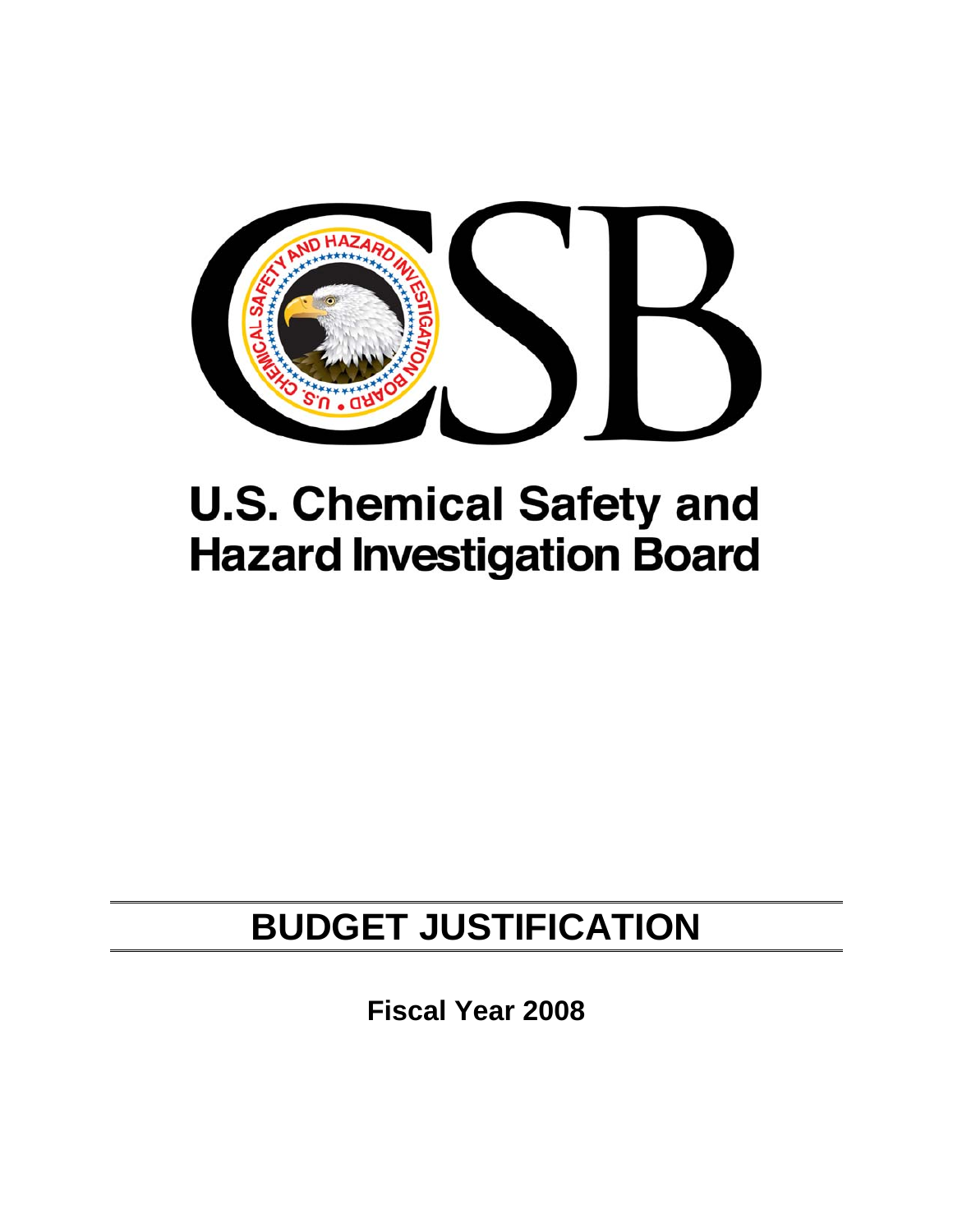## **Final Budget Request for Fiscal Year 2008 Chemical Safety and Hazard Investigation Board February 5, 2007**

## **Summary**

For fiscal year (FY) 2008, the Chemical Safety and Hazard Investigation Board (CSB) requests a budget of \$[1](#page-1-0)0.5 million,<sup>1</sup> an increase of \$1,404,000 above the FY 2007 recommended level of \$9.1 million.<sup>[2](#page-1-1)</sup> The increase will fund three new chemical incident investigators, at a net cost of \$393,000, bringing the CSB Office of Investigations up to a total of 24 technical personnel. The request also includes \$250,000 for the expansion of the CSB's new outreach program, specifically for the production of short computer-animated safety videos. Finally, a \$250,000 increase will establish a small office to conduct nationwide studies on significant chemical safety issues. Remaining funds will defray an expected January 2008 cost-of-living increase, the cost of Freedom of Information Act (FOIA) system improvements and other small adjustments to the agency's payroll and expenses.

## **Agency Continues Its Focus on Major Refinery Explosion**

On March 23, 2005, there occurred the worst U.S. chemical accident in almost 15 years, killing 15 workers and injuring 180 others at the BP Texas City refinery. The accident happened as operators restarted an octane-boosting isomerization unit, inadvertently overfilling a distillation tower, and causing a geyser-like release of highly flammable hydrocarbons from a nearby stack. The resulting explosion killed and injured personnel in nearby trailers, which were flattened by the blasts.

The accident cost billions in victims' compensation, property damage, and lost production. Nearly two years after the explosion, gasoline production remained depressed at the refinery - the nation's third largest.

On August 17, 2005, the Board issued the first recommendation designated "urgent" in its eight-year history, urging BP's Global Board of Directors to commission an independent panel to examine safety management systems, culture, and oversight at the company's five North American refineries in Ohio, Washington, Indiana, and California as well as Texas.

The Board cited a series of safety lapses at the Texas City site, including the decision to proceed with the startup of the isomerization unit despite known problems with safety alarms and instrumentation. BP promptly accepted the recommendation, and BP Group chief executive John Browne commented: "Today's recommendation from the CSB is a welcome development and we take it seriously. We will move speedily to appoint an independent panel and offer it

<span id="page-1-0"></span> $\overline{a}$ <sup>1</sup> Under Section 112(r) of the Clean Air Act Amendments of 1990, the CSB prepares its budget request and justification independently from the Office of Management and Budget; as a result, the requested amounts differ from those in the President's Budget. 2 Based on U.S. Senate Report 109-275.

<span id="page-1-1"></span>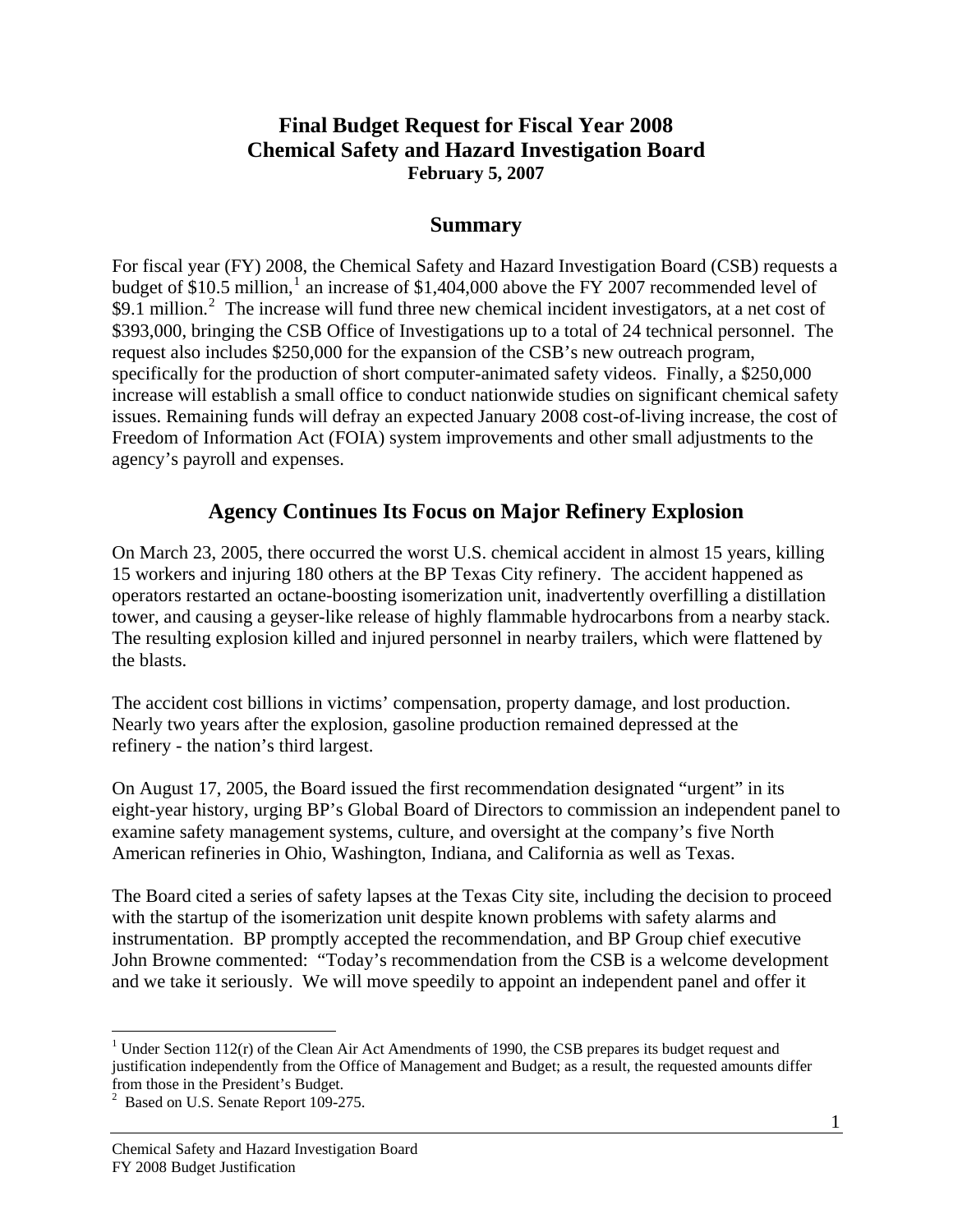every help to do its job. When it reports, we will act with equal speed to deal with its recommendations."

Just over two months later, BP announced the appointment of the panel, chaired by former U.S. Secretary of State James A. Baker III. As recommended by the CSB, the panel included ten other members with diverse and distinguished backgrounds in process safety, nuclear safety, aviation, and other fields. The panel held public meetings at the five BP refinery locations in the U.S., audited the safety practices at all five locations, surveyed the attitudes and beliefs of thousands of BP employees, conducted interviews of hundreds of employees, and reviewed thousands of documents.

The Chemical Safety Board's urgent recommendation was the first action of the U.S. government to highlight systemic problems at BP – months prior to environmental and oil supply disruptions in Prudhoe Bay.

On January 16, 2007, the independent Baker panel finished its work and issued a sweeping 374-page report that found pervasive safety problems at all five of BP's North American refineries. The identified safety problems included inadequate maintenance, near-miss investigation, training, staffing, and investment. Pointing to a lack of safety leadership at the highest levels of BP, the panel issued 10 major recommendations to the company, including recommendations to the global board of directors for greater safety accountability.

Even as the Baker panel's work unfolded, the CSB's own investigation continued at a high pace. On October 25, 2005, the Board issued two new urgent safety recommendations calling on the petrochemical industry to establish new policies for the siting of trailers and other temporary structures away from hazardous process areas. At BP's Texas City refinery, all of the deaths and most of the injuries resulted from positioning trailers too close to the operating isomerization unit. Responding to the urgent recommendation, the American Petroleum Institute immediately convened an industry panel to develop new trailer siting guidance. The API panel issued draft interim guidance in December 2006.

Recognizing the worldwide interest among business leaders in understanding the causes of the Texas City accident, the CSB has issued a series a significant preliminary findings over the course of the two-year, \$2.5-million investigation. On October 27, 2005, the CSB convened a public meeting in Texas City where investigators presented six key lessons from the investigation, noting the use of unsafe and antiquated equipment, the unsafe trailer placement, and the company's ineffective response to prior flammable releases and abnormal startups.

On November 10, 2005, CSB Chairman Carolyn Merritt issued testimony noting the role of worker fatigue in the Texas City accident: unit operators had been working consecutive twelvehour shifts for almost 30 days prior to March 23, and the number of units under the supervision of a single operator had increased.

In June 2006 the Board released the results of detailed blast modeling studies on the damaged trailers in Texas City, and on October 15, 2006, the CSB issued a safety bulletin based on a second serious accident at the refinery: a July 28, 2005, hydrogen fire that caused \$30 million in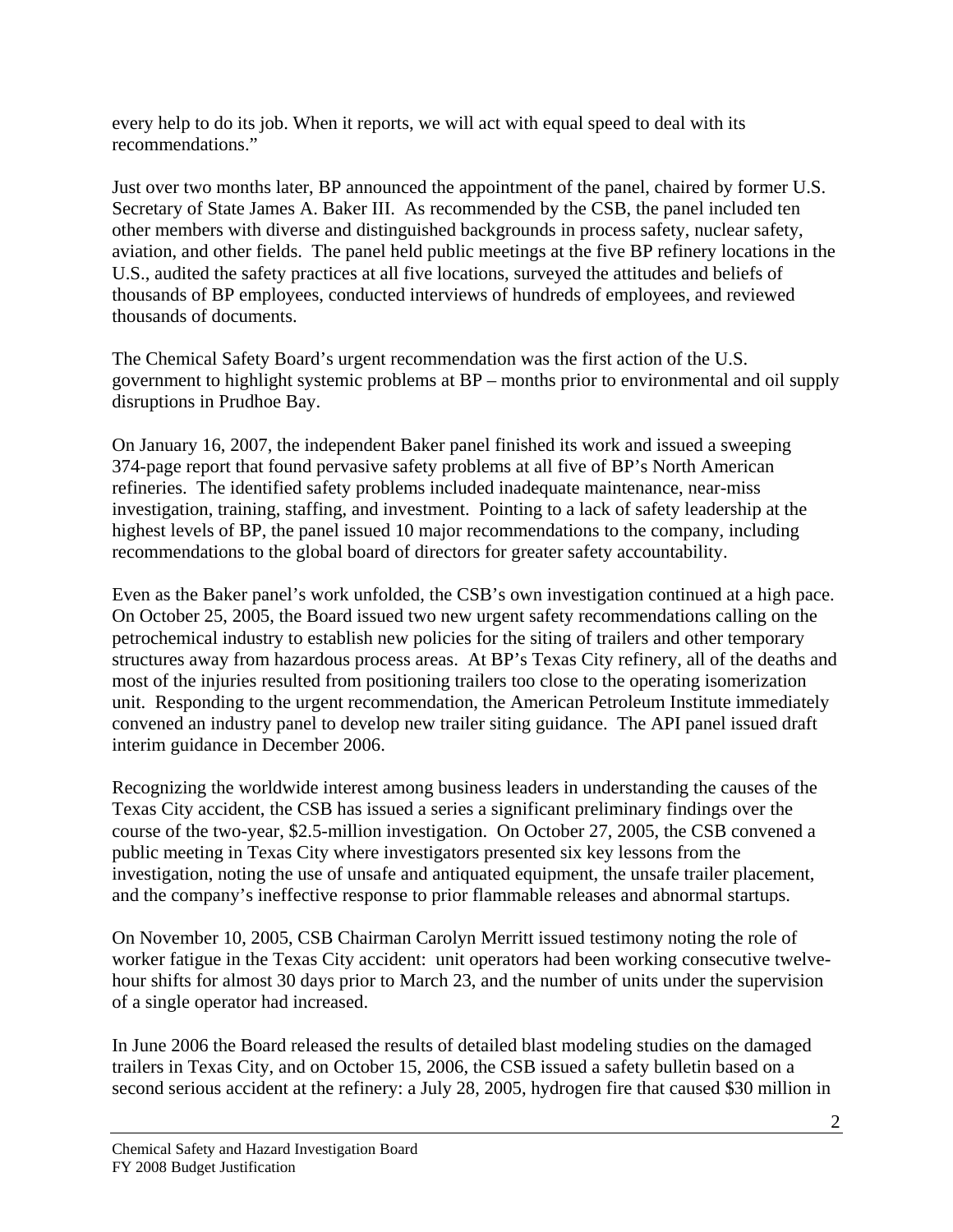property damage and forced the surrounding community to take shelter. The safety bulletin attributed the accident to the inadvertent switching of two non-interchangeable pipe elbows; the bulletin urged industry to make greater use of "positive material identification" techniques to prevent such mistakes that can have catastrophic consequences.

Finally, on October 30, 2006, the CSB issued a final set of preliminary findings on the March 2005 explosion, broadening the focus of the investigation to include organizational and cultural issues. Chairman Merritt stated that "internal BP documents prepared between 2002 and 2005 revealed knowledge of significant safety problems at the Texas City refinery and at 34 other BP business units around the world -- months or years prior to the March 2005 explosion." Citing BP internal audits and other information, investigators also found that "stringent budget cuts throughout the BP system caused a progressive deterioration of safety at the Texas City refinery" during the years preceding the accident.

The following day, the Board issued additional safety recommendations to OSHA and to the oil industry, calling for the nationwide elimination of the kind of unsafe and antiquated hydrocarbon disposal equipment that was the source of the fatal explosion in Texas City.

The CSB's investigation of BP has been widely reviewed and studied, not just in the chemical and refining industries but in a whole host of sectors, ranging from construction to nuclear energy to space exploration. In December 2005, the agency made available over the Internet a five-minute video narrated by the CSB's lead investigator that used computer animation to depict the precise sequence of events that led to the explosions at BP.

The video rapidly became the CSB's most popular product ever, and to date it has been viewed more than 410,000 times from the CSB's web site. The video has been shown to oil company boards of directors, top government officials, and the workforces of refineries and other industrial facilities throughout the U.S. and overseas. Major oil companies have translated the video into several languages, and the CSB is making the video available on its web site in French, German, Spanish, Cantonese, and Mandarin.

Although the BP investigation was a major undertaking for the CSB throughout the year 2006, the agency continued to make progress on a number of other fronts. Highlights of the year included:

**January 11, 2006:** A CSB investigative team was sent to the Bethune Point wastewater treatment plant operated by the City of Daytona Beach, Florida, where two municipal workers died in an explosion and fire as they performed hot work near a flammable methanol storage tank. The accident occurred while the workers used a high-temperature cutting torch to remove a steel roof above the tank. A third worker suffered disabling burn injuries.

**January 26, 2006:** The Board completed its investigation of an acetylene gas explosion at a gas distributor in Perth Amboy, New Jersey, that killed three workers in January 2005, and at a news conference in Newark, the Board released a safety bulletin and a safety video explaining good practices to prevent similar accidents. The CSB called on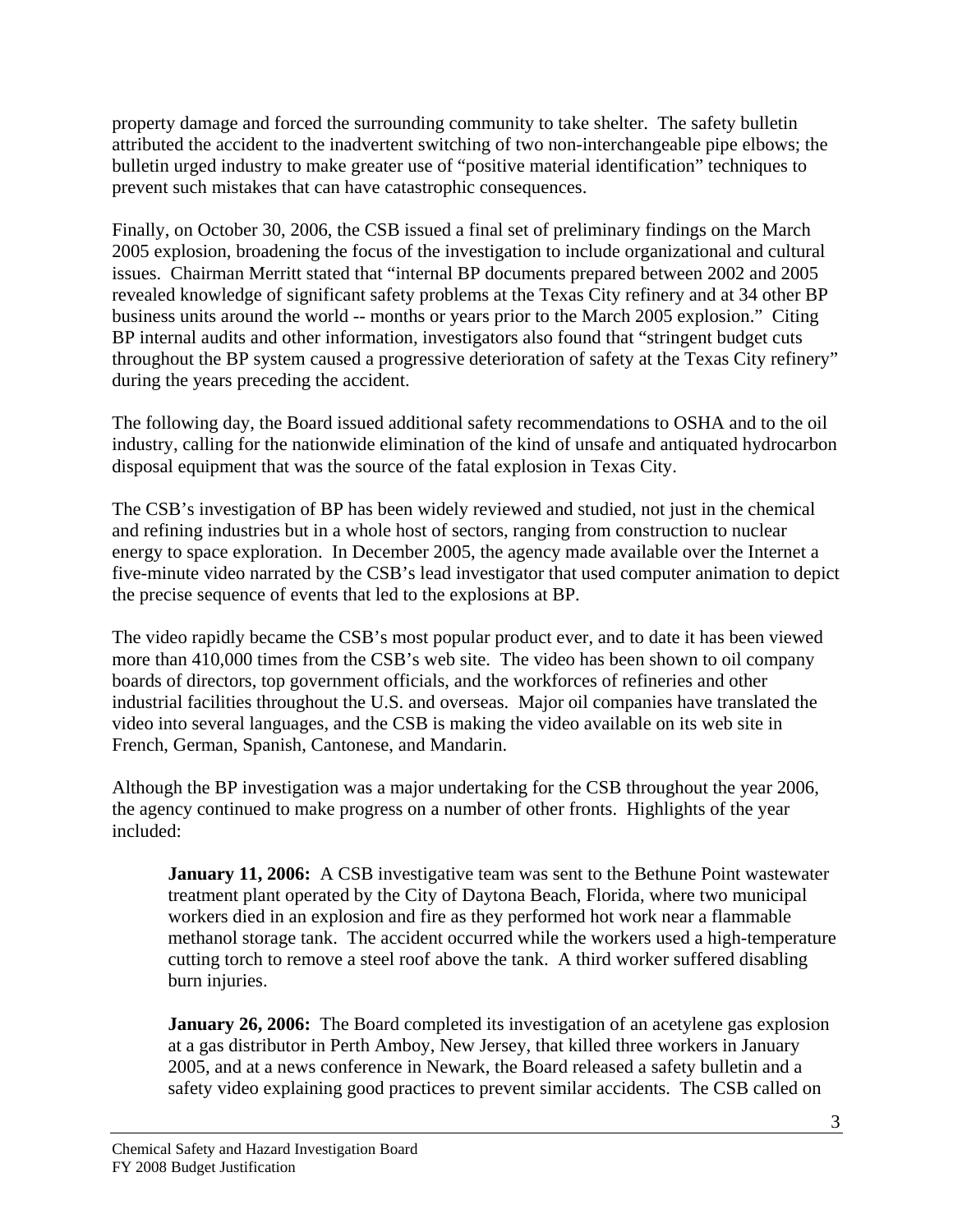the U.S. Occupational Safety and Health Administration to update its safety standard for acetylene handling and on the manufacturer of a check valve involved in the accident to alert its customers of the accident and replace the unreliable valves.

**January 31, 2006:** CSB investigators were deployed to Morganton, North Carolina, where an explosion caused by an uncontrolled chemical reaction fatally burned one worker and injured about a dozen others. The facility, which produced batch chemicals, was completely destroyed and damage occurred to a nearby church and to passing vehicles. The plant was not rebuilt and all its jobs were lost. The CSB plans to issue its final report and a safety video on reactive chemical hazards in May 2007.

**March 30, 2006:** The Board issued its final report and a new safety video based on the investigation of a 2004 ethylene oxide gas explosion at a medical products sterilization facility in Ontario, California. The explosion injured four workers and heavily damaged the facility. The report urged that national fire codes be modified to provide greater safeguards against explosions at sterilization facilities.

**April 11, 2006:** At a news conference in Dalton, Georgia, the Board issued its final report on the investigation of a serious toxic vapor release from a chemical manufacturer that sent 154 people – mainly local residents – to the hospital. The release occurred due to a runaway reaction during the first production batch of a chemical. The Board noted serious challenges that occurred during the emergency response, resulting from the lack of emergency planning and of necessary protective equipment among local fire and police personnel. The Board recommended improved chemical emergency planning and preparedness in Whitfield County and the State of Georgia.

**June 5, 2006:** A CSB team began an investigation of an explosion and fire at an oil production facility outside of Jackson, Mississippi, which killed three contract workers and seriously injured a fourth. The explosion occurred when flammable vapors ignited during welding on a crude oil storage tank. The CSB investigation focuses on safety practices in the oil and gas production sector, which has a significantly elevated rate of worker deaths and injuries.

**June 6, 2006:** At a Houston news conference, the Board released a case study report on a pressure vessel explosion and fire at a chemical manufacturer that caused two injuries and damaged local residences and a church. The CSB noted that uninspected, defective welds had weakened the pressure vessel and led to the explosion. The Board called on the City of Houston to adopt national standards for pressure vessels and develop an inspection program for repaired or modified vessels.

**June 14, 2006:** Investigators were deployed to a Chicago-area construction products manufacturer, where an explosion and fire killed a driver and injured five other workers. The explosion occurred while workers heated and mixed flammable solvents in an opentop tank. The investigation is examining the adequacy of codes and standards governing this apparently unsafe practice.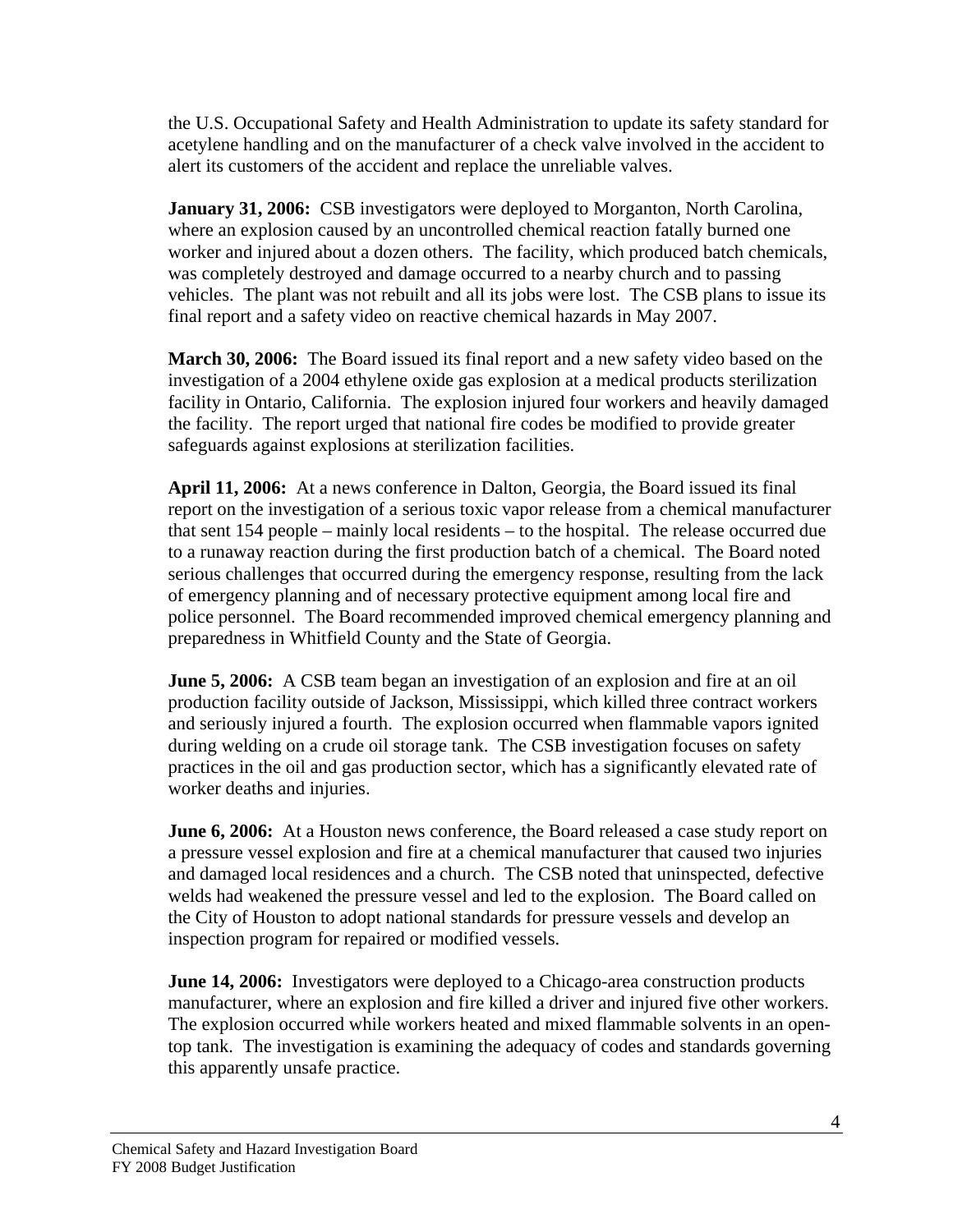**June 15, 2006:** At a news conference in St. Louis, the Board issued a new safety bulletin from its investigation of a massive fire at a gas cylinder distribution facility in June 2005. The fire that swept through the Praxair Distribution facility on a 97° day in St. Louis sent dozens of cylinders rocketing into the surrounding residential community, endangering the lives of firefighters and the public. The safety bulletin urged industry to follow safe storage practices for gas cylinders, such as avoiding direct sunlight, using fire suppression systems, and erecting barriers to confine exploding gas cylinders. The Board recommended that national standards for relief valves on propylene cylinders be modified to provide a greater margin of safety. The CSB also issued a safety video based on the investigation showing dramatic footage of several similar serious gas cylinder fires around the country; the video has received over 20,000 web hits to date.

**July 20, 2006:** The CSB released its final report on a major process fire at the Formosa Plastics chemical complex in Point Comfort, Texas, which injured over a dozen workers and heavily damaged an olefins unit. The report cited the use of unprotected piping, nonfireproofed structures, and a lack of automatic shutoff valves at the facility. The CSB recommended greater use of flame-resistant clothing to prevent burn injuries from such accidents. In tandem with the report, the CSB issued a safety video, which has received over 27,000 web hits to date.

**October 5, 2006:** CSB investigators were dispatched to Apex, North Carolina, where a fire at an EQ hazardous waste handling facility caused up to 17,000 community residents to flee their homes. The investigators found that the fire, which began at night while the facility was unoccupied, could have resulted from the reaction of an incompatible chemical mixture. The CSB investigation is focusing on whether fire protection standards are adequate for hazardous waste facilities.

**November 2, 2006:** At a news conference near Wilmington, Delaware, the CSB released its final report on an accident one year earlier that claimed the lives of two workers from oxygen deprivation at the Valero Delaware City refinery. The CSB used the report to emphasize the dangers of low-oxygen environments that can be created inside or near confined spaces, such as large pipes or process vessels that are purged with nitrogen gas. The Board recommended improved training procedures be developed by Valero and by the American Petroleum Institute.

To increase awareness of this often deadly hazard, the Board produced a safety video to coincide with the release of the report; in less than three months it has generated over 55,000 web hits. The video is now being translated into several languages. The urgency of this effort was underscored just two days after the release of the CSB Valero report, when a worker died of asphyxiation inside a confined space at a South Carolina chemical plant, and another required emergency resuscitation.

**November 3, 2006:** A CSB investigative team flew to South Hutchinson, Kansas, where an ammonia release at a Tyson Food refrigeration plant a day earlier caused the death of one worker and seriously injured another. The accident occurred when a pipe split during maintenance on a vessel containing highly toxic anhydrous ammonia.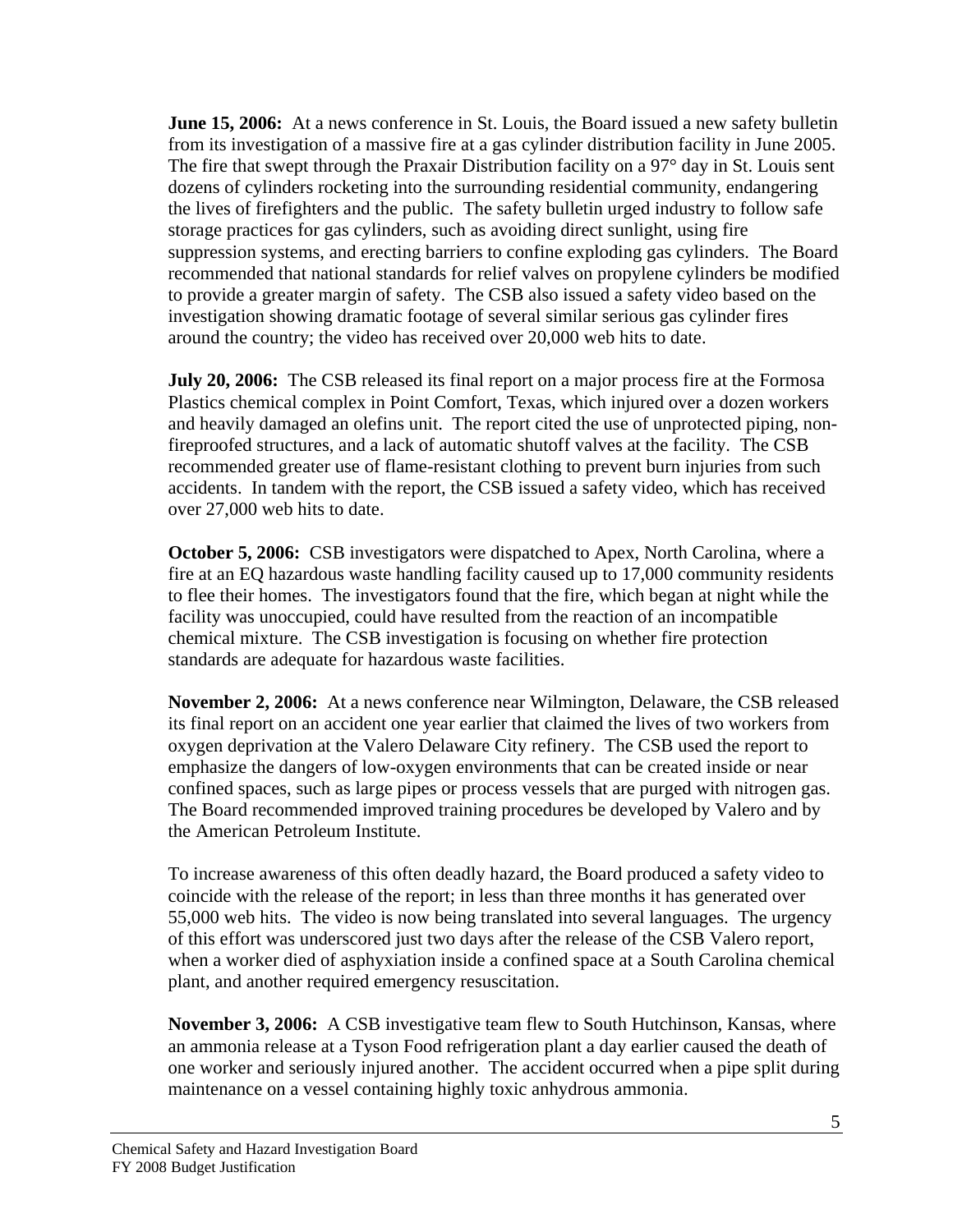**November 9, 2006:** At a large public meeting in Washington, DC, the CSB issued the final report from a two-year study of combustible dust hazards in industry, and called for a new federal OSHA standard to protect workers from deadly dust explosions. The study identified 281 combustible dust fires and explosions between 1980 and 2005 that killed 119 workers and injured 718, and extensively damaged industrial facilities. The CSB study was commissioned after the agency investigated three major dust explosions in 2003 that killed 14 workers and crippled two major manufacturing facilities in Kentucky and North Carolina. The CSB concluded that straightforward measures such as improved training, risk communication, housekeeping, and building design could prevent these devastating accidents and should be required by the federal government.

**November 22, 2006:** While nearby residents slept, a massive explosion pulverized a Danvers, Massachusetts, ink and pigment factory, damaging dozens of nearby homes and businesses. Although no serious injuries occurred, the explosion had a real potential to cause multiple fatalities under slightly different circumstances. At least 10 homes were damaged beyond repair and were slated for demolition. A large CSB team entered the explosion site on November 29 and began a detailed investigation that includes extensive blast modeling in an effort to determine the cause of the explosion, which was felt miles away and heard across state lines in New Hampshire.

**December 14, 2006:** The CSB convened a public hearing in Daytona Beach, Florida, to release the conclusions of its year-long investigation of the January 2006 fatal methanol explosion at the city's wastewater treatment facility. Investigators pointed to inadequate safety planning prior to hot work, inadequate maintenance of a critical flame arrestor, and a lack of statewide OSHA regulatory coverage for Florida's public employees. At the hearing, outside witnesses advocated extending to the state's public workers the same safety protections afforded in the private sector. The CSB's final report and recommendations are planned for release in February 2007.

## **Proposed New Initiatives for FY 2008**

## *Expanding the Office of Investigations*

From July 2004 to June 2005, the agency received notification of 645 chemical incidents from sources including the National Response Center, media reports, and other federal agencies. While the great majority of the 645 incidents were relatively minor and did not warrant federal root-cause investigations, there were some 18 incidents that scored medium, medium/high, or high according to the agency's selection criteria. Most of these involved fatalities, serious injuries, or large-scale public evacuations.

Because of resource constraints, CSB investigators could only be deployed to 6 of the 18 priority events scoring medium or above.<sup>3</sup> These personnel and financial constraints were further exacerbated by the major accident at the BP Texas City refinery, which required the lengthy field

<span id="page-6-0"></span> $\overline{a}$  $3$  A detailed report on the agency's incident screening data was provided to Congress and OMB in February 2006.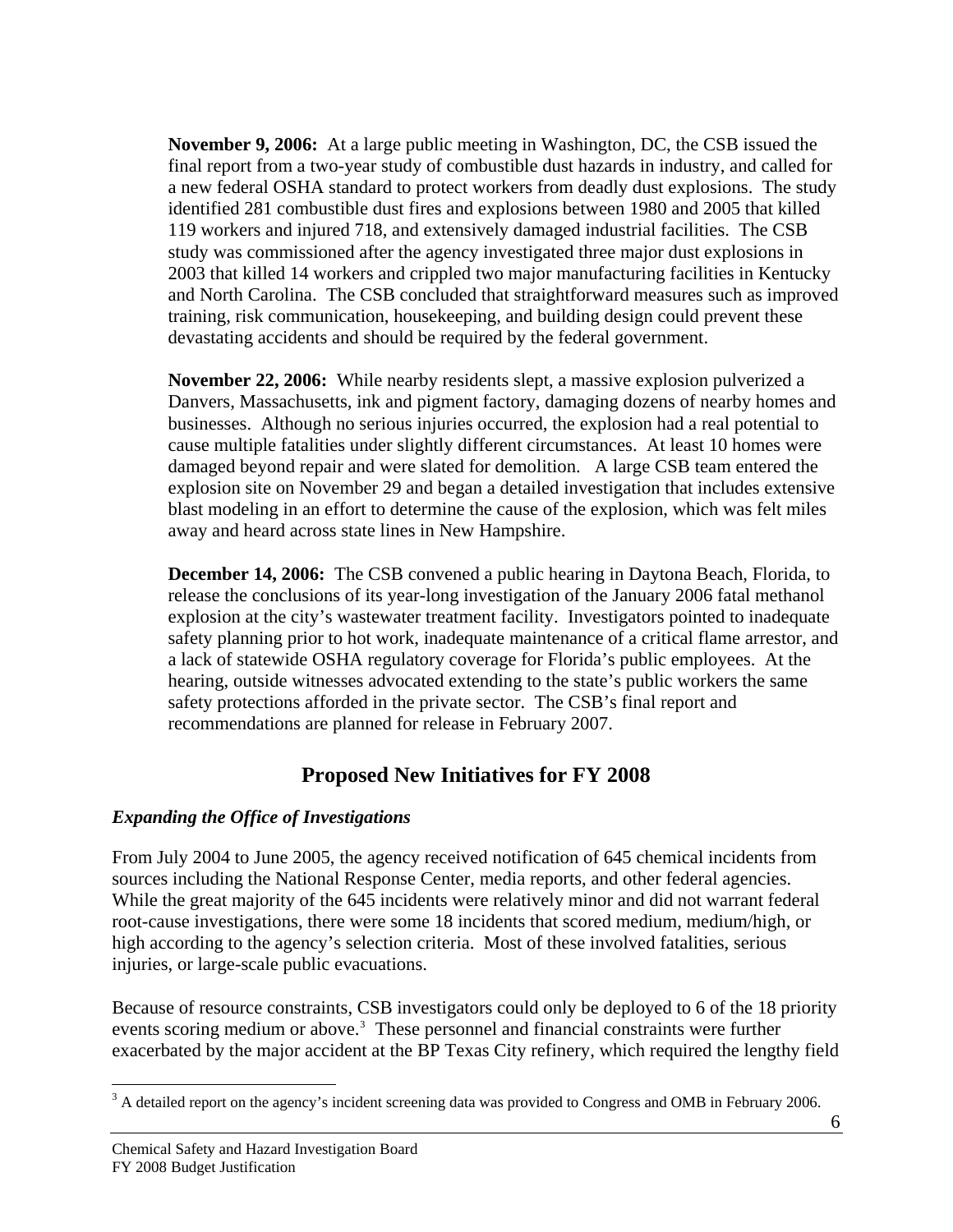deployment of more than half of CSB's staff investigators and as well as the costliest equipment testing program in agency history.

In the following 12-month period, the agency was again bottlenecked due to a lack of available investigative teams. With one team fully engaged in the BP investigation throughout the year, only around a dozen investigators were available to handle all the remaining serious accidents around the country. In 2006, CSB investigative teams were deployed to serious accidents at the Valero St. Charles refinery in Louisiana and at a Huntsman Chemical olefins facility in Port Arthur, Texas, but no investigations were carried forward.

In a number of other serious cases during that 12-month period, no CSB investigative team was deployed at all. Examples include:

**August 9, 2005, Romulus, Michigan:** A series of explosions and a fire at a hazardous waste recycling facility resulted in approximately 12 worker injuries and the evacuation of residents within a one-mile radius. The same company, EQ, later experienced the accident in Apex, North Carolina, which the Board is now investigating.

**August 25, 2005, North Pekin, Illinois:** Three workers were hospitalized following explosions involving propane cylinders at a refilling depot, and members of the local community were evacuated.

**September 21, 2005, Taylors, South Carolina:** One contract worker was killed and two others were injured by an explosion during welding near an ethyl acetate tank; three schools were evacuated.

**November 14, 2005, San Antonio, Texas**: An explosion and fire at a propane gas distribution facility prompted the evacuation of a half-mile area, including a day-care facility; a building was leveled and a car was destroyed in the explosion.

**December 29, 2005, Fort Smith, Arkansas**: One hundred-fifty pounds of anhydrous ammonia vapor was released from a food plant refrigeration system, causing 21 individuals to be transported to local hospitals.

**January 9, 2006, Carson, California**: One worker was killed and two others were severely burned after a series of solvent drum explosions outside a paint manufacturing company.

**February 15, 2006, Cincinnati, Ohio:** One worker was killed and another was critically injured by a release of toxic hydrogen sulfide gas at a major chemical company facility.

**March 4, 2006, Corpus Christi, Texas:** Two employees died after a chemical tank released material at a hazardous waste disposal facility.

**May 12, 2006, Wynnewood, Oklahoma:** A major fire in refinery alkylation unit resulted in community evacuation and forced a halt to gasoline production.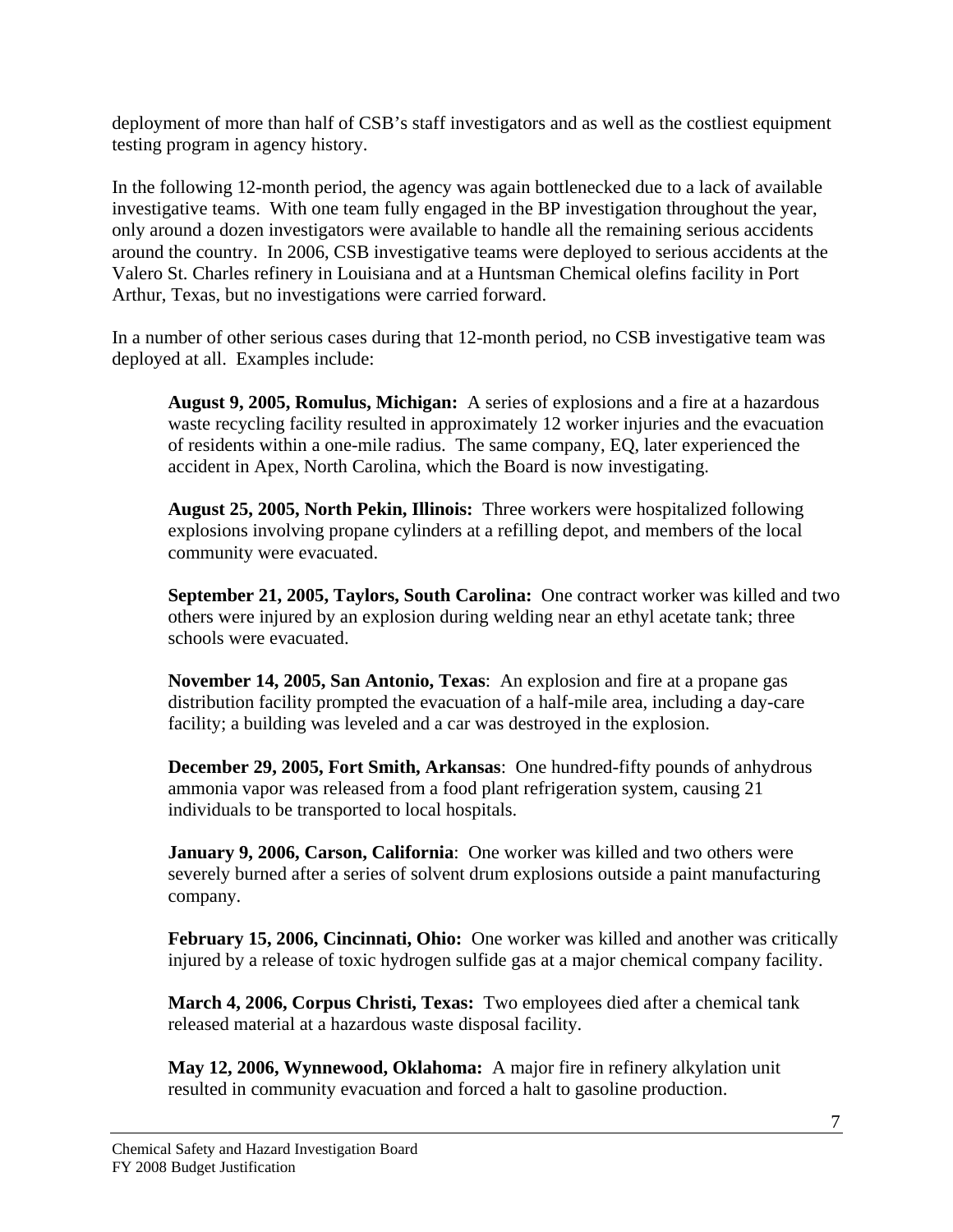Following the conclusion of this twelve-month period, an even more serious accident occurred: on December 6, 2006, a propane explosion destroyed a large section of the Falk Corporation gear manufacturing plant, one of Mikwaukee's oldest businesses. Three workers died and approximately 46 others were injured. This was a major chemical accident within the CSB's investigative jurisdiction, but with staff stretched to the limit at other sites around the country, there was simply no team left to send. As a result, there will be no independent federal rootcause investigation of this tragedy.

The Board believes that the public interest would be served by conducting root-cause investigations of a greater proportion of serious chemical accidents that have major workplace or community impacts.

Even if all vacant positions were filled, the agency's current investigative staff of 16 is sufficient to form just three accident investigation teams, capable of deploying to approximately 6-8 accidents each year. Although the completion of the CSB's major BP investigation in March 2007 will free up significant investigative resources, it remains true that the Board has too few investigators and too few teams to conduct all the work envisioned under its statutory authorization. In addition, the long-term shortage of investigators has potentially serious impacts through fatigue, burnout, attrition, accumulation of large leave balances, and deferral of necessary training among CSB staff.

The Board therefore requests funds for the hiring of three additional incident investigators in FY 2008. The hiring of these investigators will allow the agency to constitute a fourth investigative team during FY 2008. A fourth team will be able to deploy to conduct at least two additional accident investigations each year.

Without a fourth investigative team, it is inevitable that there will continue to be serious accidents – many causing fatalities or live-threatening injuries – for which no public, root-cause investigations will occur. The lack of public investigations represents a significant lost opportunity for developing new findings and recommendations that could save lives in the future.

## *Expanding Outreach Efforts*

Under its Strategic Plan for FY's 2007 to 2012, the agency has established a new strategic goal for the broad dissemination of its findings, recommendations, and lessons learned among a multitude of stakeholders. The Board recognizes that a potent tool for achieving its mission is more widespread awareness of the causes of chemical accidents and the measures that can prevent them. The agency's vision for outreach is that one day, the CSB's findings and recommendations will be able to reach the majority of all the companies, agencies, and other organizations that can benefit.

Companies and their employees share a strong interest in avoiding major chemical accidents that cost lives, damage reputations, destroy productive capacity, and often result in expensive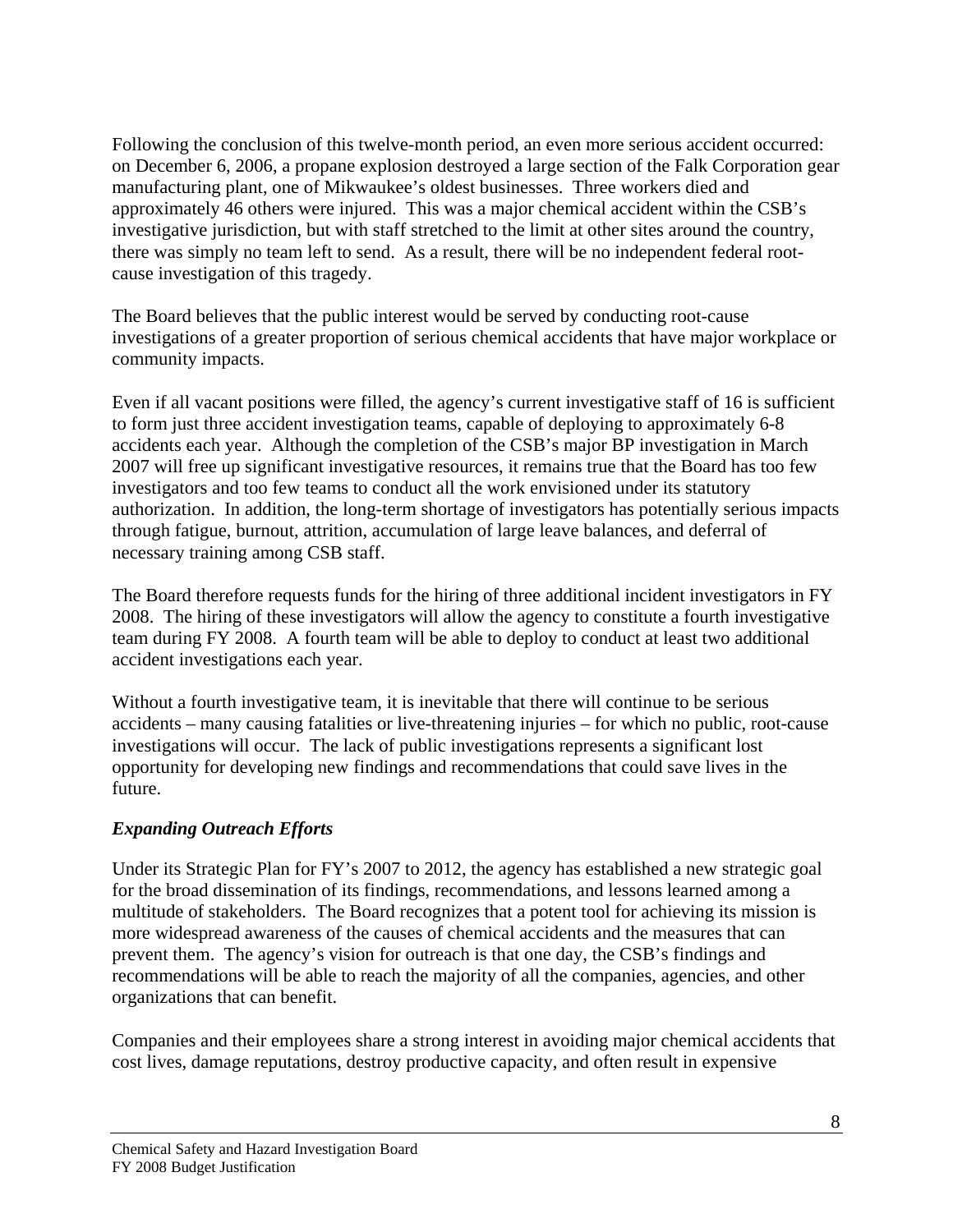litigation. But many companies, particularly smaller businesses, are not aware of all the highconsequence, low-probability risks they face in operating their facilities.

For example, major industrial dust explosions are rare events but when they occur they can cause multiple fatalities and destroy or incapacitate large facilities. The culprit is often a thin layer of combustible powder – such as a fine resin dust – that has accumulated in concealed or hard-toreach places. This hazard was responsible for devastating explosions in North Carolina and Kentucky in 2003 that cost 13 lives and caused tens of millions in property damage. In both cases, the companies were not fully aware of the catastrophic nature of the combustible dust hazard. If they had been, they would likely have taken relatively inexpensive control and housekeeping measures before the tragedies occurred.

While outreach is a shared responsibility among many federal agencies involved in chemical safety, the CSB has a unique body of knowledge and insight gained from its more than 40 detailed accident investigations and safety studies. The agency's experience over the past several years is that relatively inexpensive and achievable outreach campaigns can greatly increase the dissemination of its reports, findings, and recommended safety practices.

At costs that are a fraction of those expended on the investigations themselves, the agency can effectively disseminate its safety information to thousand of facilities and millions of individuals in locations all over the world. The CSB's outreach programs have reached not only the traditional audiences in the oil and chemical industries but also hospitals, national parks, nuclear power plants, schools and universities, fire departments, and many other organizations. Perhaps most importantly, outreach efforts provide communities around the country with essential information they need to promote improved safety at chemical facilities in their midst.

The FY 2008 budget request seeks an increase of \$250,000 to fund the production and distribution of seven short safety videos based on CSB investigations. The agency began by producing six videos on an experimental basis during FY 2006. The videos use advanced computer animation to explain in just a few minutes precisely how a major chemical accident occurred. The videos present the specific findings and recommendations from CSB reports and feature interviews with CSB Board Members, investigators, and outside experts discussing appropriate good safety practices for all similar companies to follow.

The initial videos generated more than 610,000 web hits during the first 13 months they were offered as streaming content over the Internet. The agency received thousands of requests for DVD copies of the videos from throughout the world. Hundreds of unsolicited testimonials from industry have told of how the videos are already being used to design safer processes, educate workers, teach investigative methods, and promote awareness of specific life-threatening hazards.

The CSB funded the initial group of experimental videos by reallocating funds from its existing public affairs program, temporarily decreasing the number of community public meetings, and reprogramming unspent compensation from vacant board seats and other sources. Since the videos have been shown to be the most popular and widely used CSB product by far – with viewership at least ten-fold higher than the written reports and summaries – the Board proposes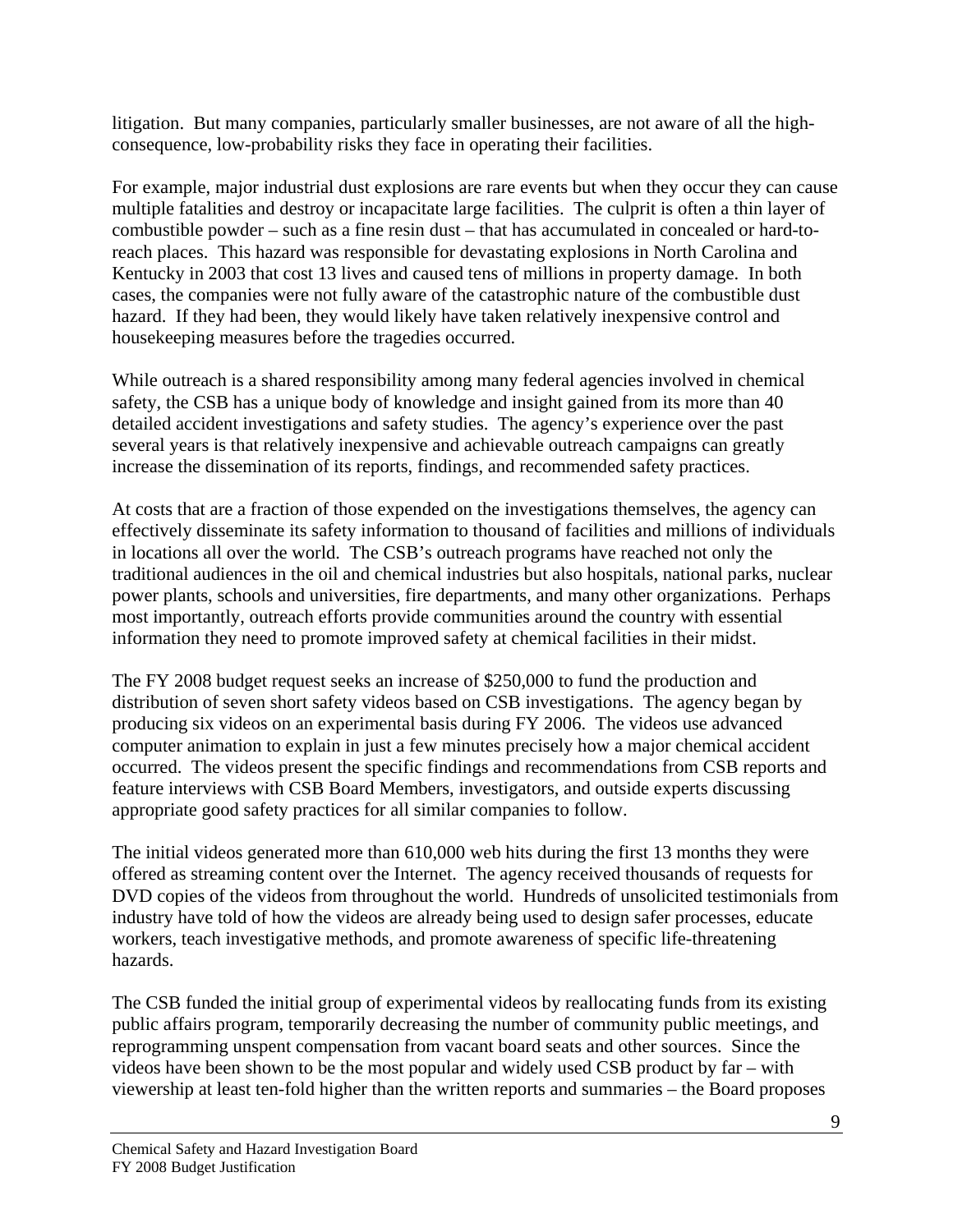establishing the video program with its own funding in FY 2008. The budgeted cost of each video, including computer animation, production, and editing, is approximately \$35,000.

## *Establish an Office of Safety Studies*

The 1990 Clean Air Act Amendments, which authorize the CSB, direct the agency to:

… issue periodic reports to the Congress, Federal, State and local agencies, including the Environmental Protection Agency and the Occupational Safety and Health Administration, concerned with the safety of chemical production, processing, handling and storage, and other interested persons recommending measures to reduce the likelihood or the consequences of accidental releases and proposing corrective steps to make chemical production, processing, handling and storage as safe and free from risk of injury as is possible …

Studies may be conducted "whether or not an accidental release has occurred, where there is evidence which indicates the presence of a potential hazard or hazards." This role was clearly distinguished in the legislation from the Board's role in investigating specific accidental releases. The Board views safety studies as integral to accomplishing its mission of preventing future accidents.

In recent years, the Board has conducted several safety studies, including studies on reactive chemical hazards (2002), nitrogen asphyxiation (2003), sodium hydrosulfide (2004), and combustible dust hazards (2006). In 2007, the CSB anticipates contracting for a study of process safety indicators, an outgrowth of the Board's BP investigation and the work of the independent Baker panel. The purpose of the project will be to develop a consensus on leading and lagging safety indicators in the oil and chemical industries.

The Board believes that these broader studies form an important part of its work by leading to safety recommendations that have greater national impact. For example, the reactive chemical and combustible dust studies included significant recommendations to EPA and/or OSHA for new workplace safety standards.

For FY 2008, the Board requests \$250,000 to establish the nucleus of a new Office of Safety Studies. To date, all CSB studies have been conducted by its accident investigators, who do not necessarily have specific backgrounds in research, survey design, statistics, or public policy. Using accident investigators for this purpose has been costly and challenging and has led to delays in other investigative projects.

Establishing a separate Office of Safety Studies is consistent with the agency's Strategic Plan for FY's 2007 to 2012, and follows the model of the NTSB, on which the CSB was originally patterned. In a recent program audit, the Government Accountability Office (GAO) encouraged the NTSB to conduct more safety studies, noting that nationwide studies of widespread problems help the agency to accomplish its mission more proactively.<sup>[4](#page-10-0)</sup>

<span id="page-10-0"></span> $\overline{a}$ <sup>4</sup> U.S. Government Accountability Office, *National Transportation Safety Board: Progress Made, Yet Management Practices, Investigation Priorities, and Training Center Use Should Be Improved*, GAO-07-118 (November 2006).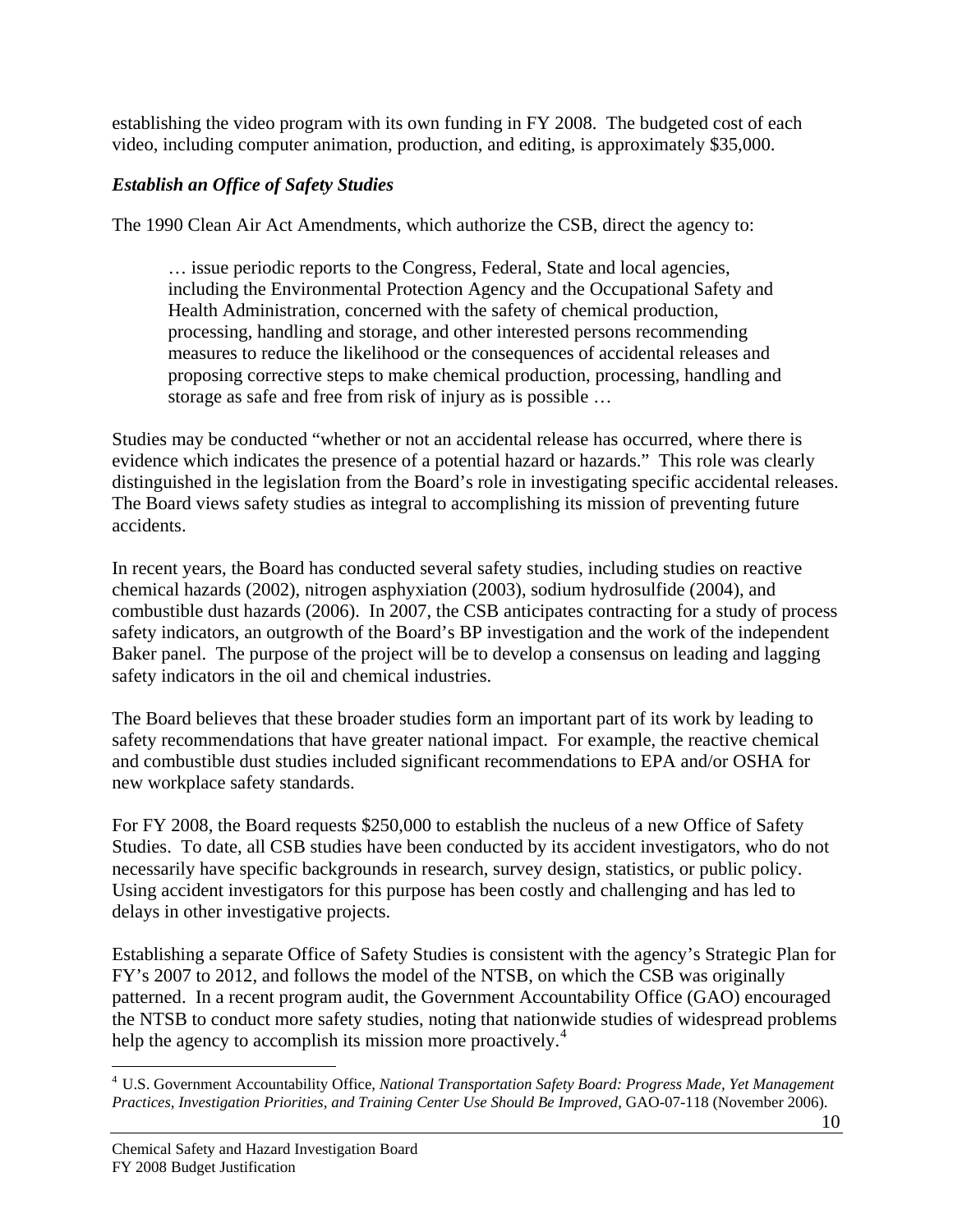The CSB believes that its most recent investigations raise numerous issues of national importance that should be considered through safety studies. For example, the Board's BP investigation has drawn attention to the fact that there is little if any available guidance for preventing worker fatigue in the oil and chemical industry. Yet, as the BP accident underscores, fatigue-related lapses in judgment can contribute to catastrophic chemical accidents. Likewise, the CSB investigations of the accidents in Apex, North Carolina, and Danvers, Massachusetts – where there were huge community impacts from chemical fires and explosions – raise important questions concerning the siting of hazardous chemical facilities in residential neighborhoods. Both investigations may point to the need for better guidance and practices in facility siting and permitting.

These subjects, as important as they are, are difficult to address in the context of a single accident investigation. Establishing an improved studies and research capacity at the CSB will allow the agency to better recommend new safety measures – before other serious accidents occur.

## *Freedom of Information Act (FOIA) System Improvements*

Under Executive Order 13,392, "Improving Agency Disclosure of Information," each agency's Chief FOIA Officer is required to recommend adjustments to agency funding as may be necessary to improve FOIA operations. The Justice Department's Office of Information and Privacy has asked agencies to consider the use of contract support and information technology to improve FOIA operations. OMB has emphasized coordinating FOIA operations with other E-Government activities and initiatives. The CSB has begun implementing a variety of measures to meet an increased demand for FOIA services in an efficient manner that results in improved service and performance.

To ensure that sufficient resources are available for these improvement measures, the FY 2008 budget requests an increase of \$30,000. This money will be dedicated to full implementation of long-term FOIA improvements, including expanded contractor support and the use of information technology to establish and maintain a paperless processing system. Current funding has been sufficient to begin the improvement process but dedicated funding is necessary due to an increasing number of requests for FOIA disclosure of CSB investigative records and competing agency demands for current funding.

The trend of increased FOIA requests began in FY 2003, when the number of requests received by the CSB more than doubled from the rate over the previous five fiscal years. By FY 2005, the number of requests received had nearly quadrupled from that benchmark, and the trend is likely to continue upward. Further, with the release of the BP report in FY 2007, we anticipate that the FOIA workload will greatly increase in FY 2008 given the high profile of the investigation and the hundreds of thousands documents in that investigation file to date.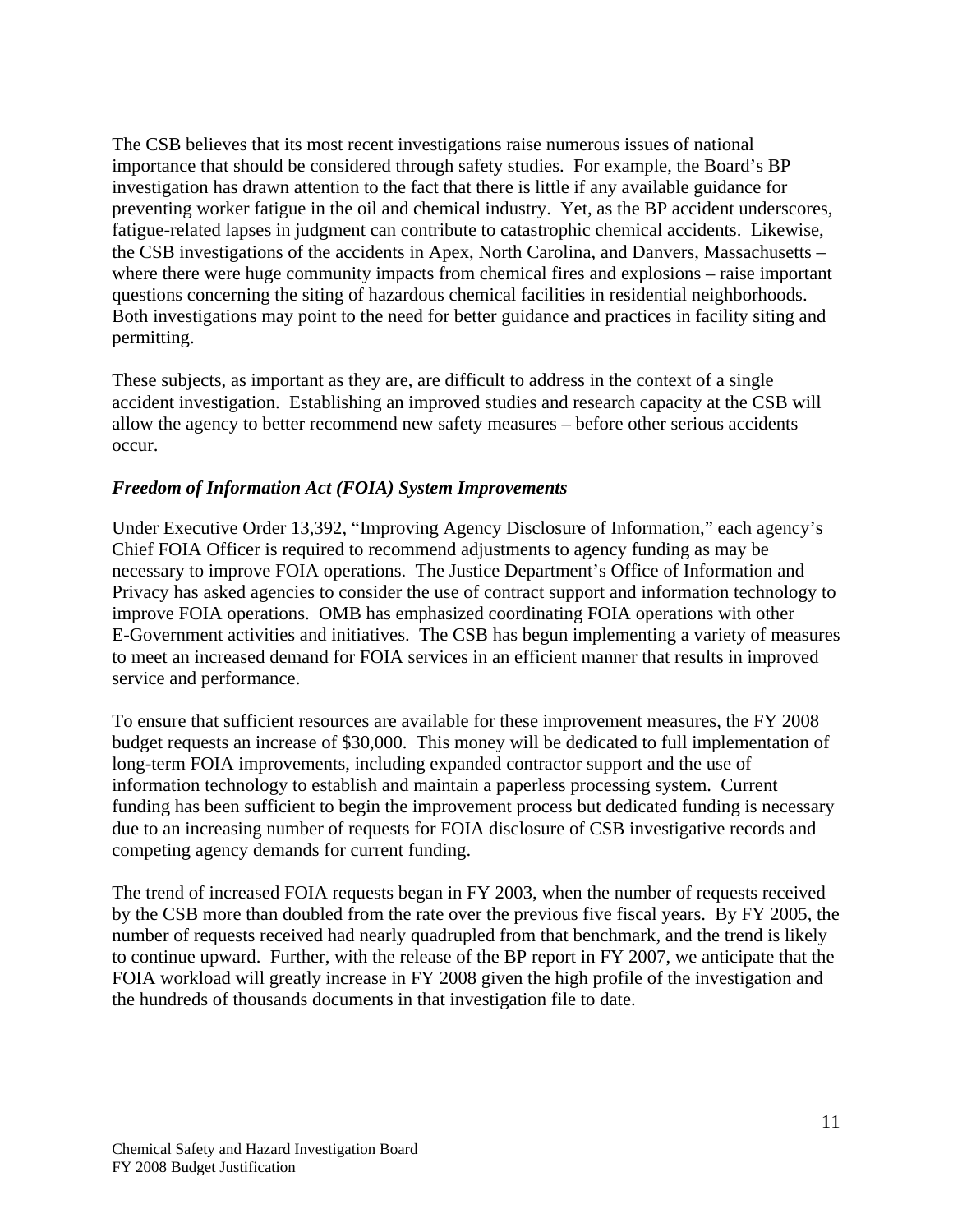## **Status of Emergency Fund**

The CSB currently has a no-year emergency fund for investigations totaling \$844,000. The agency is not currently requesting any change to this fund. Thus far, the CSB has been able to fund investigation costs through reprogramming of existing funds without drawing down the emergency fund. Should the need arise for the Board to draw upon the fund due an emergency circumstance, the agency will immediately inform the Committees and the Office of Management and Budget.

## **Conclusion**

Over the past two years, the CSB's value to the nation has been demonstrated as never before. The Board's investigation of the tragic explosion at the BP Texas City refinery is having national and international impacts. Major multinational corporations and their workforces are benefiting from the Board's safety findings through better facility siting, elimination of unsafe equipment, and greater attention to maintaining favorable safety cultures and effective corporate oversight. Furthermore, the CSB's efforts at broadly disseminating its findings are succeeding to an unprecedented degree, with hundreds of thousands of oil and chemical executives, managers, and workers using the Board's products in their front-line efforts to prevent major accidents.

The Board's budget, which is significant but modest, is literally dwarfed by the costs – both human and financial – of the accidents it investigates. For FY 2008, the Board seeks an additional investment in its mission, which the agency will repay by a further strengthening of its vital safety efforts in workplaces and communities.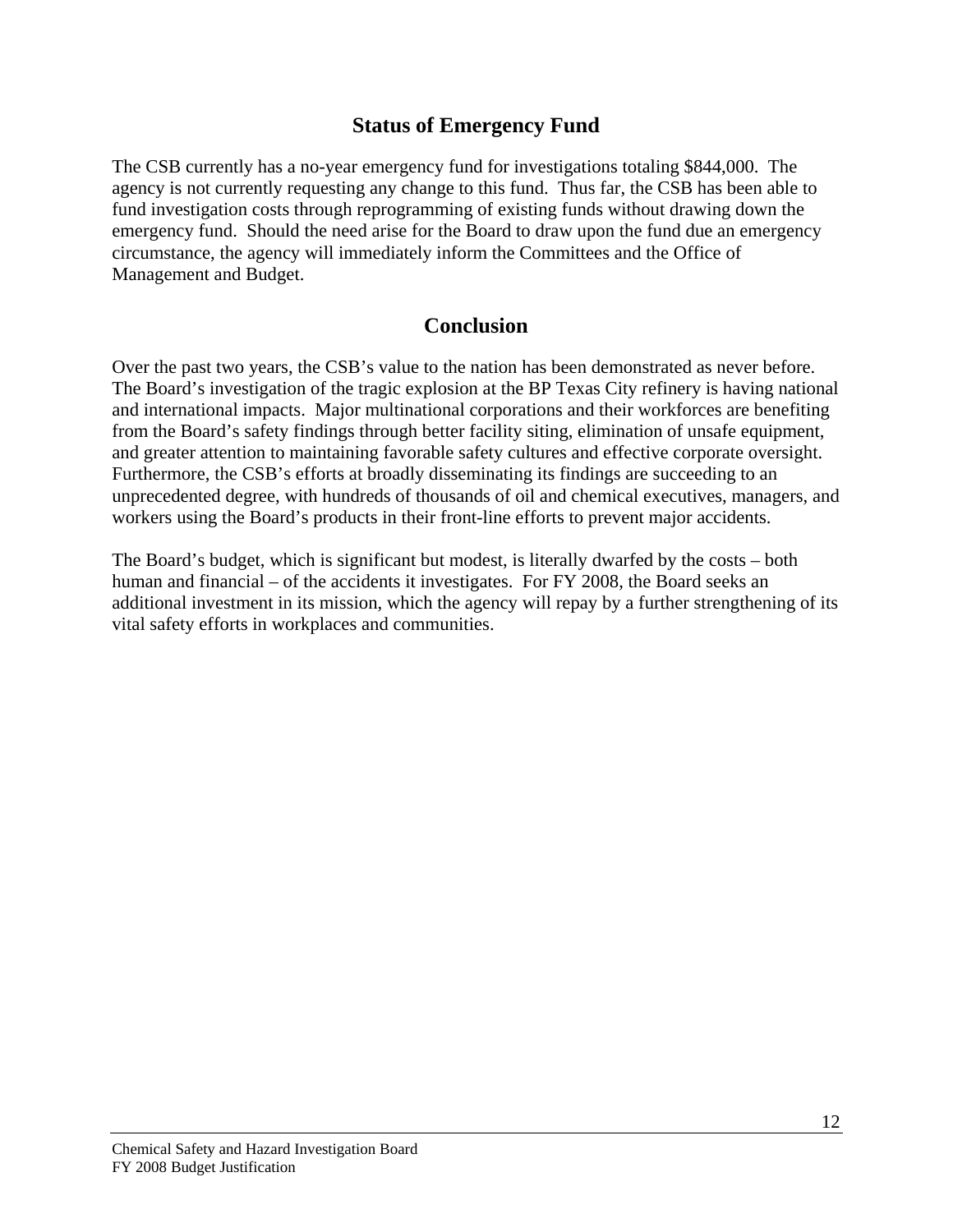## **Recommended Appropriations Language**

#### **CHEMICAL SAFETY AND HAZARD INVESTIGATION BOARD**  *Federal Funds*

#### **General and special funds**

#### CHEMICAL SAFETY AND HAZARD INVESTIGATION BOARD

#### **SALARIES AND EXPENSES**

For necessary expenses in carrying out activities pursuant to section  $112(r)(6)$  of the Clean Air Act, as amended, including hire of passenger vehicles, uniforms or allowances therefore, as authorized by 5 U.S.C. 5901-5902, and for services authorized by 5 U.S.C. 3109 but at rates for individuals not to exceed the per diem equivalent to the maximum rate payable for senior level positions under 5 U.S.C. 5376, [\$9,108,000] *\$10511,000*: Provided, That the Chemical Safety and Hazard Investigation Board *(Board)* shall have not more than three career Senior Executive Service positions: *Provided further, That in fiscal year 2008 and thereafter, notwithstanding any other provision of law, the Environmental Protection Agency Inspector General shall not serve as the Inspector General for the Board.[5](#page-13-0)*

 $\overline{a}$ 

<span id="page-13-0"></span><sup>&</sup>lt;sup>5</sup> The discontinuation of the EPA Inspector General's oversight role was approved by the full House of Representatives on May 18, 2006, in H.R. 5386; the Senate committee-passed Interior appropriations bill likewise contained no language extending the role of the EPA Inspector General in 2007. Since neither bill was signed into law, however, the issue has not been conclusively resolved.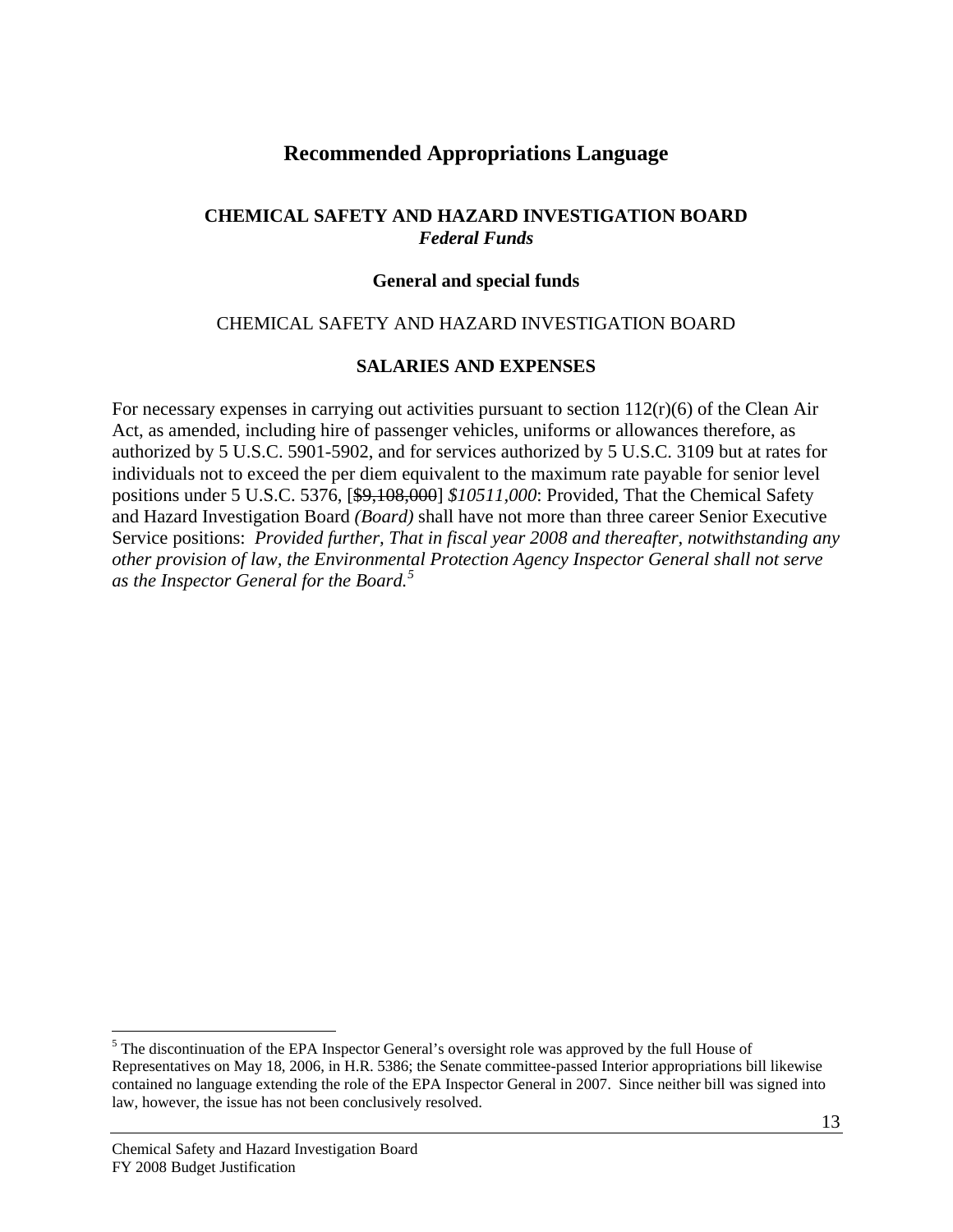## **CHEMICAL SAFETY AND HAZARD INVESTIGATION BOARD**

## **FISCAL YEAR SALARIES & EXPENSES**

(in thousands of dollars)

|                                              | <b>FY 2006</b><br><b>Actual</b> | <b>FY 2007</b><br>Recommended* | <b>FY 2008</b><br><b>Request</b> |
|----------------------------------------------|---------------------------------|--------------------------------|----------------------------------|
| <b>Personnel Compensation &amp; Benefits</b> | \$5,200,096                     | \$5,865,297                    | \$6,935,000                      |
| <b>Contractors</b>                           | 1,254,989                       | 582,000                        | 594,000                          |
| <b>Fixed Costs</b>                           |                                 |                                |                                  |
| Rent, Communications, & Utilities            | 763,994                         | 777,000                        | 790,000                          |
| <b>Interagency Services</b>                  | 497,158                         | 501,200                        | 509,000                          |
| Maintenance                                  | 29,612                          | 55,000                         | 56,000                           |
| <b>Total Fixed Costs</b>                     | 1,290,764                       | 1,333,200                      | 1,355,000                        |
| <b>Variable Costs</b>                        |                                 |                                |                                  |
| Travel & Transportation                      | 251,451                         | 311,500                        | 366,000                          |
| Rent, Communications, & Utilities            | 63,751                          | 92,000                         | 98,000                           |
| Printing                                     | 17,737                          | 32,000                         | 36,000                           |
| <b>Other Services</b>                        | 831,891                         | 715,928                        | 939,000                          |
| <b>Supplies</b>                              | 147,786                         | 162,500                        | 175,000                          |
| Equipment                                    | $\theta$                        | 13,000                         | 13,000                           |
| <b>Total Variable Costs</b>                  | 1,312,616                       | 1,326,928                      | 1,627,000                        |
| <b>Total Costs</b><br>$\sqrt{2}$<br>100.27   | \$9,058,465                     | \$9,107,425                    | \$10,511,000                     |

\* Based on the Senate Report 109-275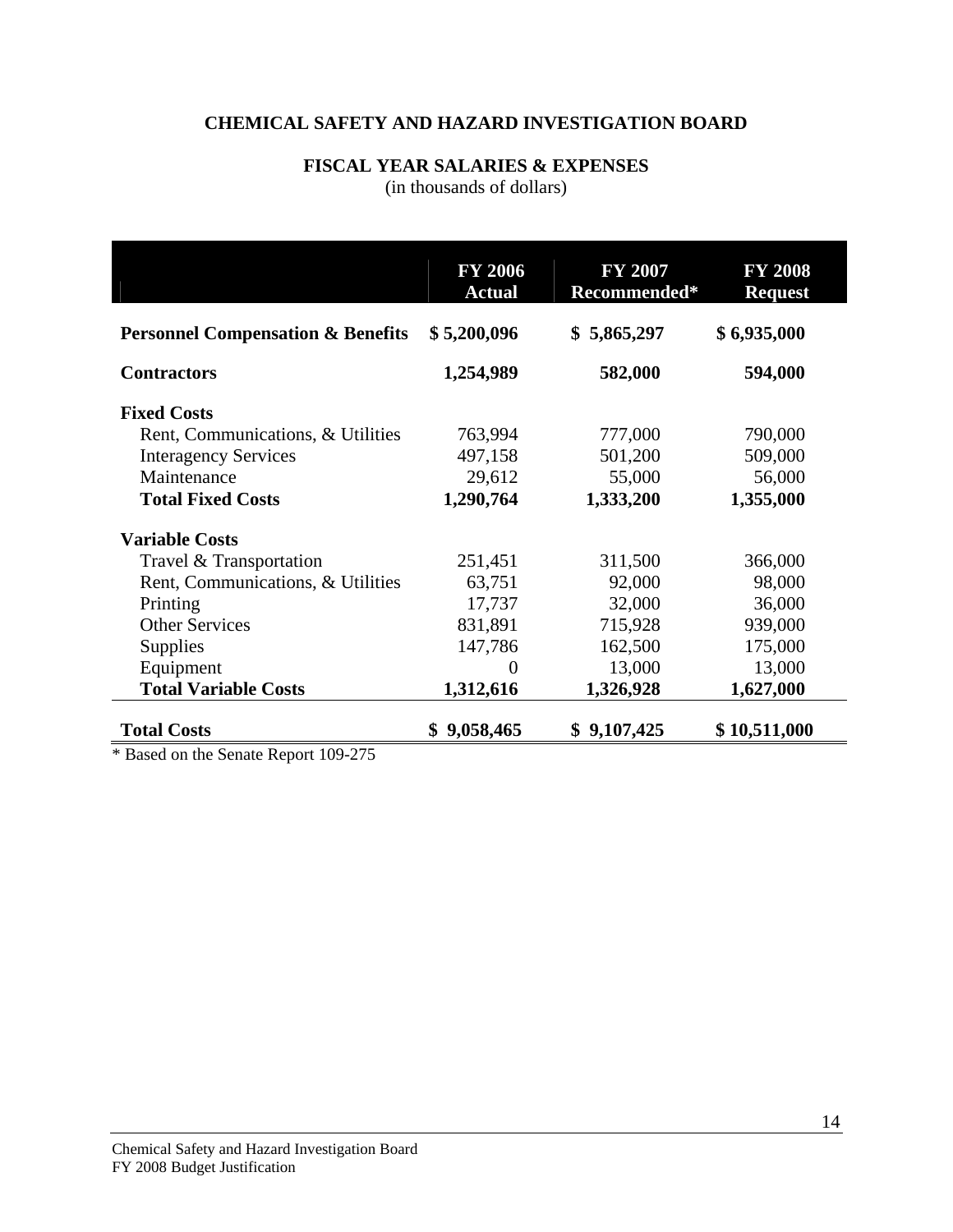## **Salaries and Expenses**

**Analysis of Change** 

*(in thousands of dollars)* 

*FY 2007 Appropriation (Salaries & Expenses) ..................................................\$ 9,107,425* 

#### *Summary of Adjustments to Base and Built-In Changes*

## **Personnel Cost Increases**<sup>1</sup>

#### **Contractors**

|--|

#### **Fixed Cost Increases**

#### **Variable Cost Increases**

## **Total FY 2008 Appropriation Request .......................................................\$ 10,511,000**

<sup>1</sup> Benefits are calculated at 27.5 percent of base pay.<br><sup>2</sup> FY 2008 pay increase estimated at 3.00 percent of base pay.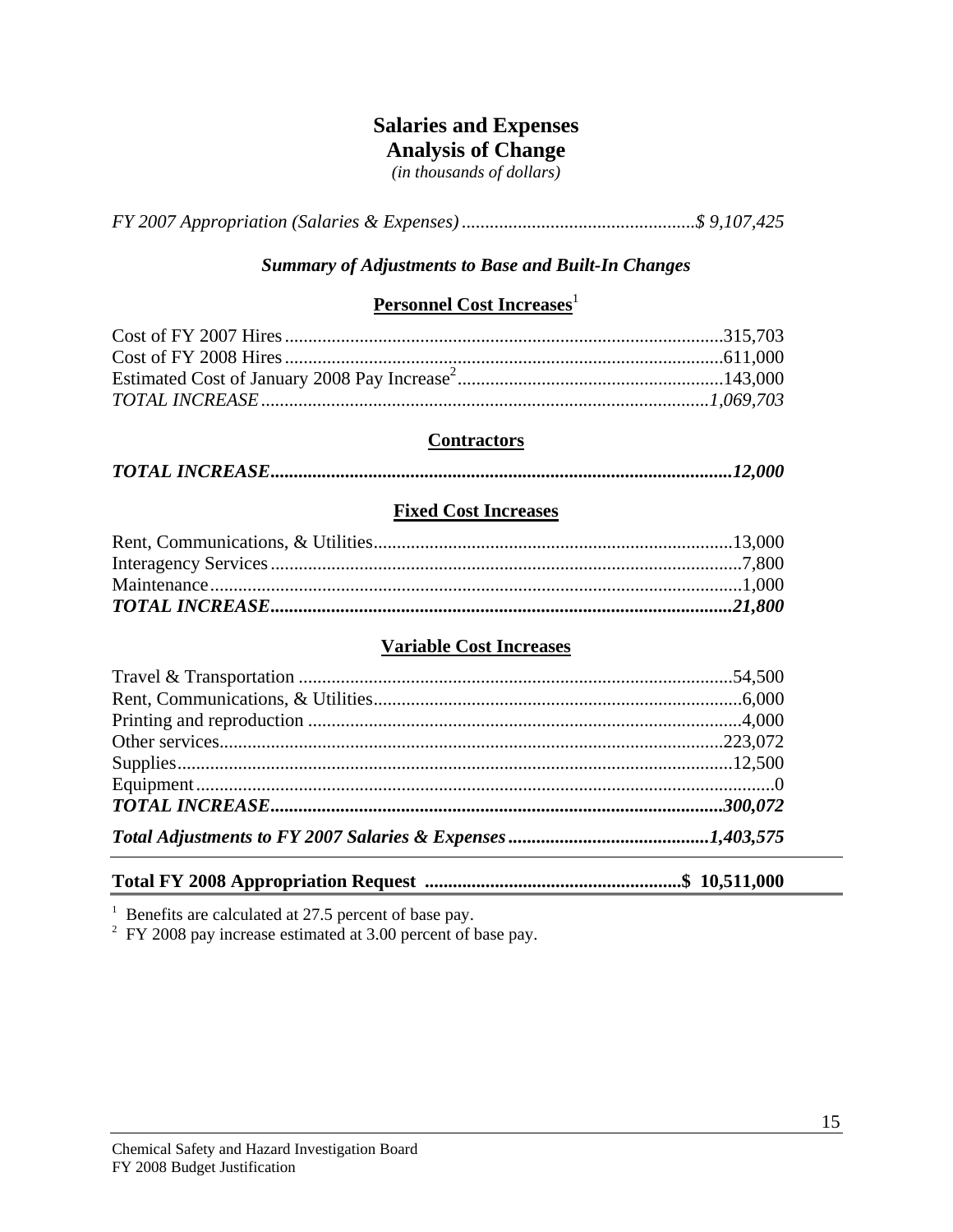## **Analysis of Change**

(Significant Adjustments)

**Personnel Costs**: The FY 2008 budget for personnel costs reflects increases to fully fund positions which will be filled in FY 2007, three new investigator positions and two positions in the office of Safety Studies to be filled in FY 2008, and for the projected January 2008 pay increase.

**Contractors:** The CSB uses on-site contractors in lieu of employees for several essential functions including: public affairs, support for responding to Freedom of Information Act (FOIA) requests, and library services. The net increase of \$12,000 is a result of an additional \$30,000 for increased FOIA activity and a reduction of administrative temps of \$18,000. The CSB has experienced significant increases in FOIA requests since FY 2003 and anticipates this trend to continue. Further, with the release of the BP report in FY 2007, we anticipate that the FOIA workload will greatly increase given the high profile of the investigation and the over 650,000 documents in that investigation file to date.

**Rent**: In accordance with our lease the CSB will have a \$15,000 increase in office rent in FY 2008, along with a reduction of miscellaneous storage of \$2,000.

**Interagency Services**: The CSB has been informed that there will be \$7,800 in increases to interagency agreements for basic services such as personnel, payroll, accounting, and procurement.

**Travel**: The increase of \$54,500 is a result of increased investigational (\$22,500) and outreach activities (\$32,000).

**Other Services**: The majority of this increase (\$250,000) would fund the production and distribution of seven short safety videos based on CSB investigations. The videos use advanced computer animation to explain in just a few minutes precisely how a major chemical accident occurred. The videos present the specific findings and recommendations from CSB reports and feature interviews with CSB Board Members and investigators discussing appropriate good safety practices for all similar companies to follow. The demand for these videos has been tremendous and if a video can prevent even a single accident that will more than justify the cost of this overwhelmingly successful yet modest program.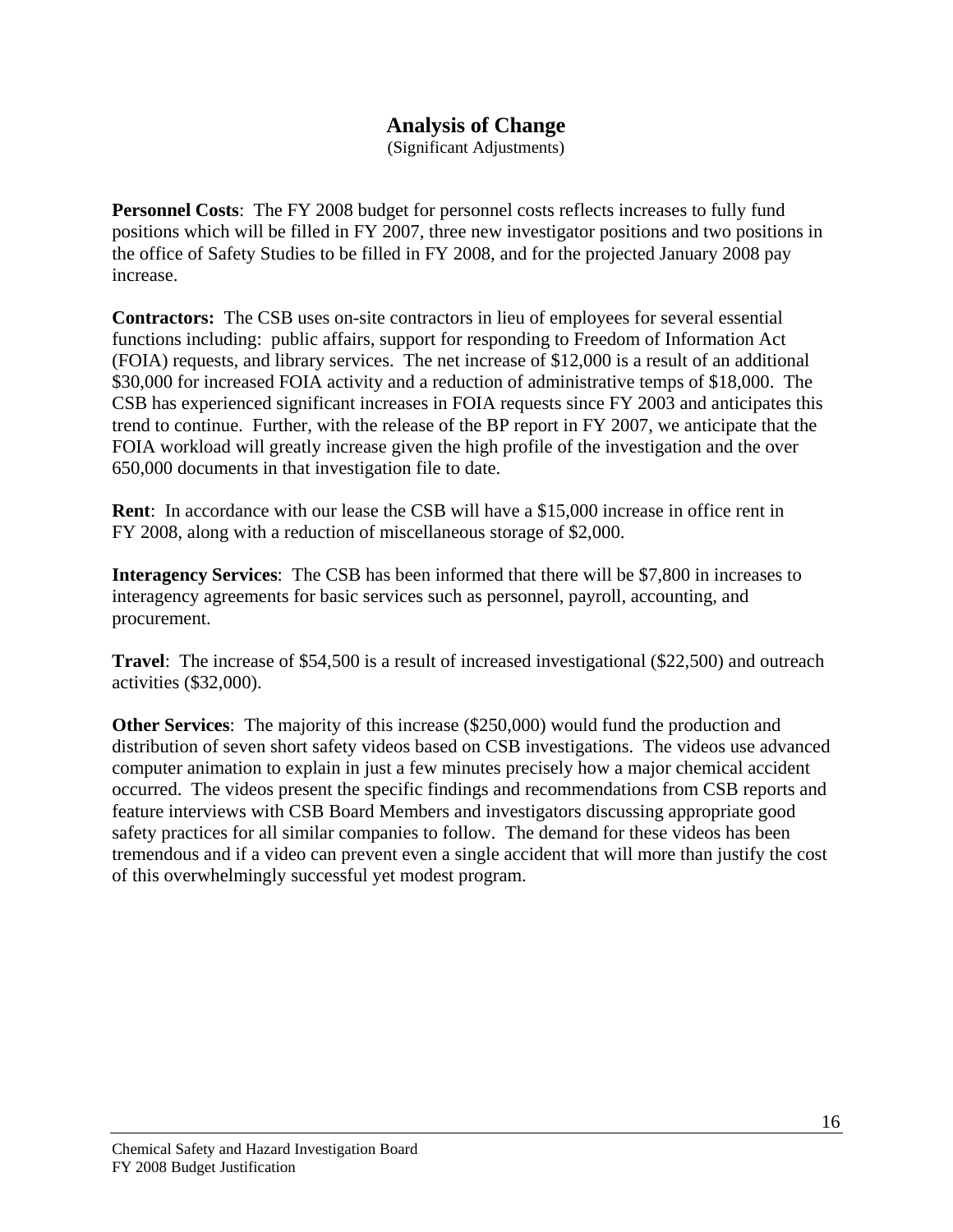| <b>Fiscal Year</b> | <b>One-Year</b><br><b>Funds</b> | <b>Two-Year</b><br><b>Funds</b> | <b>Total</b><br><b>Funds</b> |
|--------------------|---------------------------------|---------------------------------|------------------------------|
| 1998               | \$4.00                          | \$0.00                          | \$4.00                       |
| 1999               | 6.50                            | 0.00                            | 6.50                         |
| 2000               | 7.97                            | 0.00                            | 7.97                         |
| 2001               | 4.99                            | 2.49                            | 7.48                         |
| 2002               | 5.34                            | 2.50                            | 7.84                         |
| 2003               | 7.31                            | 0.50                            | 7.81                         |
| 2004               | 8.20                            | 0.00                            | 8.20                         |
| 2005               | 9.03                            | 0.00                            | 9.03                         |
| 2006               | 9.06                            | 0.00                            | 9.06                         |
| $2007^{\rm a}$     | 9.11                            | 0.00                            | 9.11                         |
| 2008 <sup>b</sup>  | 10.51                           | 0.00                            | 10.51                        |

#### **Salaries and Expenses**

a Based on the Senate Report 109-275

b Request

## **Emergency Fund**<sup>c</sup>

| <b>Fiscal Year</b> | <b>New</b><br><b>Funding</b> | Amount<br><b>Spent to Date</b> | <b>Total</b><br><b>Available</b> |
|--------------------|------------------------------|--------------------------------|----------------------------------|
| 2004               | \$0.44                       | \$0.00                         | \$0.44                           |
| 2005               | 0.40                         | $0.00\,$                       | 0.84                             |

c The Emergency Fund was established in FY 2004. It provides a funding mechanism so periodic accident investigation cost fluctuations can be met without delaying critical phases of the investigations. It is no-year funding, meaning it is available until expended.